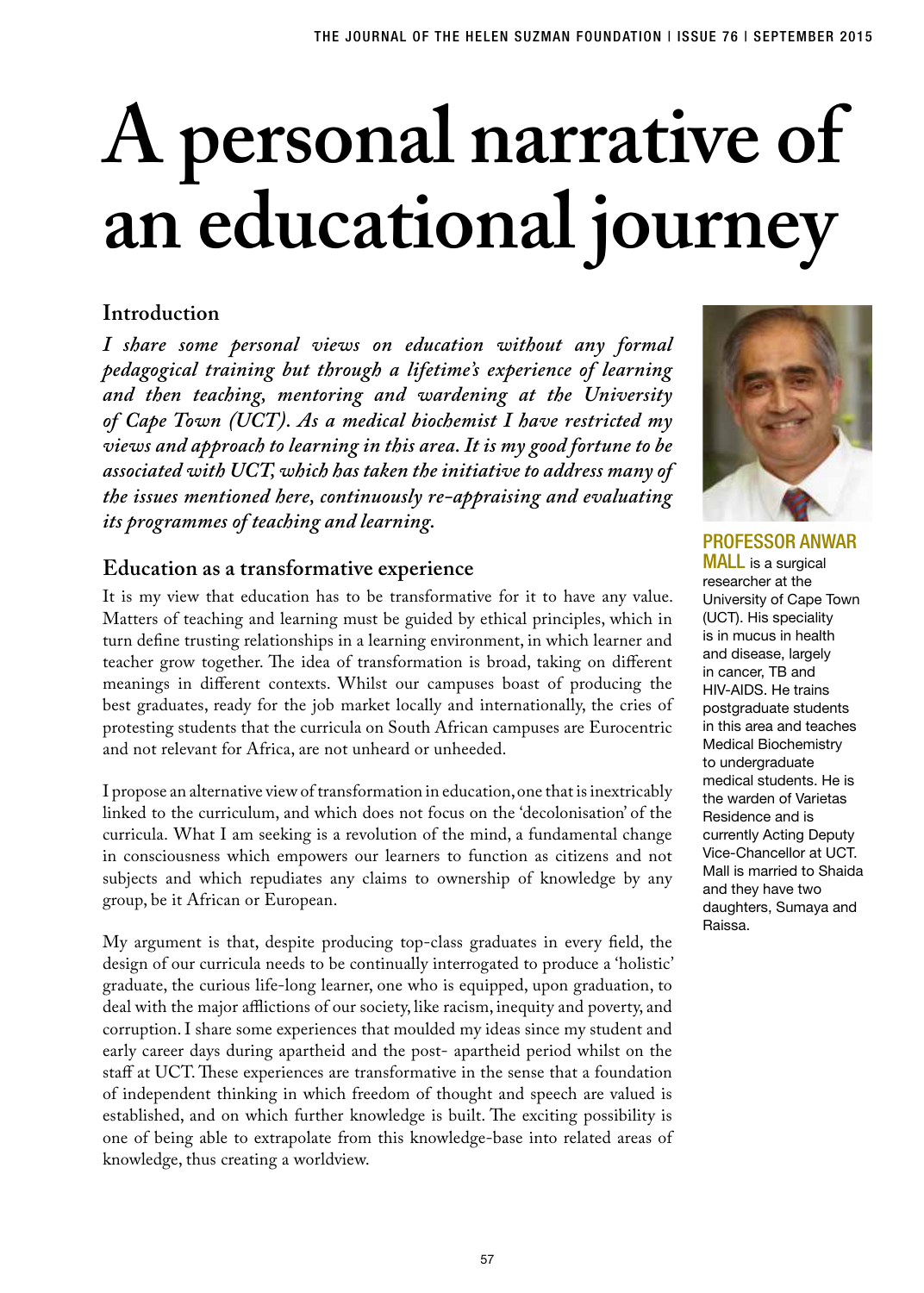#### **The entry experience**

It is a fact that students entering university for the first time do not all have the same level of preparedness. Many are at a disadvantaged starting point through poor schooling, lack of motivation and readiness, and feelings of alienation and inferiority about being at a university, particularly at an historically white institution, where the experience could be very unwelcoming. The recent 'Rhodes must fall' campaign at UCT declared this very stridently. Often young 'freshers' in the residences cite loneliness as the single-most important factor causing unhappiness. Added to this are poor study methods, being overwhelmed by course content and guilt about being privileged, whilst parents struggled to meet fee payments. Then there are the difficulties of English not being the first language of many of the students who, in addition are expected to learn the 'language' of medicine. These examples are cited out of my actual experiences.

*The Problem-Based Learning (PBL) curriculum offers the advantage of placing the responsibility of learning on the learner and gives the tutor the opportunity to interact more closely with individual students in small groups in a pleasant classroom setting, conducive to learning.* 

#### **The university's responsibility**

It is imperative that our tertiary institutions have programmes in place to deal with issues of alienation and disadvantages of the past. The starting point must be a good orientation programme that is extensively informative, welcoming and participatory. This is a delicate period for new students when the tone is set for the rest of their undergraduate careers. The programme should highlight the possible difficulties, both academic and otherwise, that a student may be confronted with. The role of senior students as mentors in this process is invaluable. The UCT

Faculty of Health Sciences established a student support programme (available to all students throughout the duration of their degree) comprised of extremely dedicated members of staff who give of their time to ensure that all students flourish within the faculty and are academically successful. Non-academic problems, an impediment to academic success, require the service of senior students acting as mentors to their junior peers. The Problem-Based Learning (PBL) curriculum offers the advantage of placing the responsibility of learning on the learner and gives the tutor the opportunity to interact more closely with individual students in small groups in a pleasant classroom setting, conducive to learning.

#### **Classroom learning**

Any field of learning can be an entry point into something deeper. Teaching must take place in a manner that fundamentally transforms young minds, giving them a new and empowered way to view the world. It should not be a case of mere facts to be learnt from a text, but a living experience. The very processes and chemical reactions being described are happening in our bodies, keeping us alive. For example biochemistry, the study of molecules in a living cell, takes one from biological macromolecules to higher levels of organisation such as cells, tissues, physiological systems, organisms, consciousness and society. This involves the concept of 'emergence', as organisational complexity increases from the bottom up, with each new level of organisation being more than the sum of its parts, around which there is exciting discussion between scientists, philosophers, theologians and educationists.1 Underpinning these facts is a philosophy which becomes a part of normal discourse, and a new and transformed way of thinking. There must be an appreciation of the contribution of science to humanity, a recognition that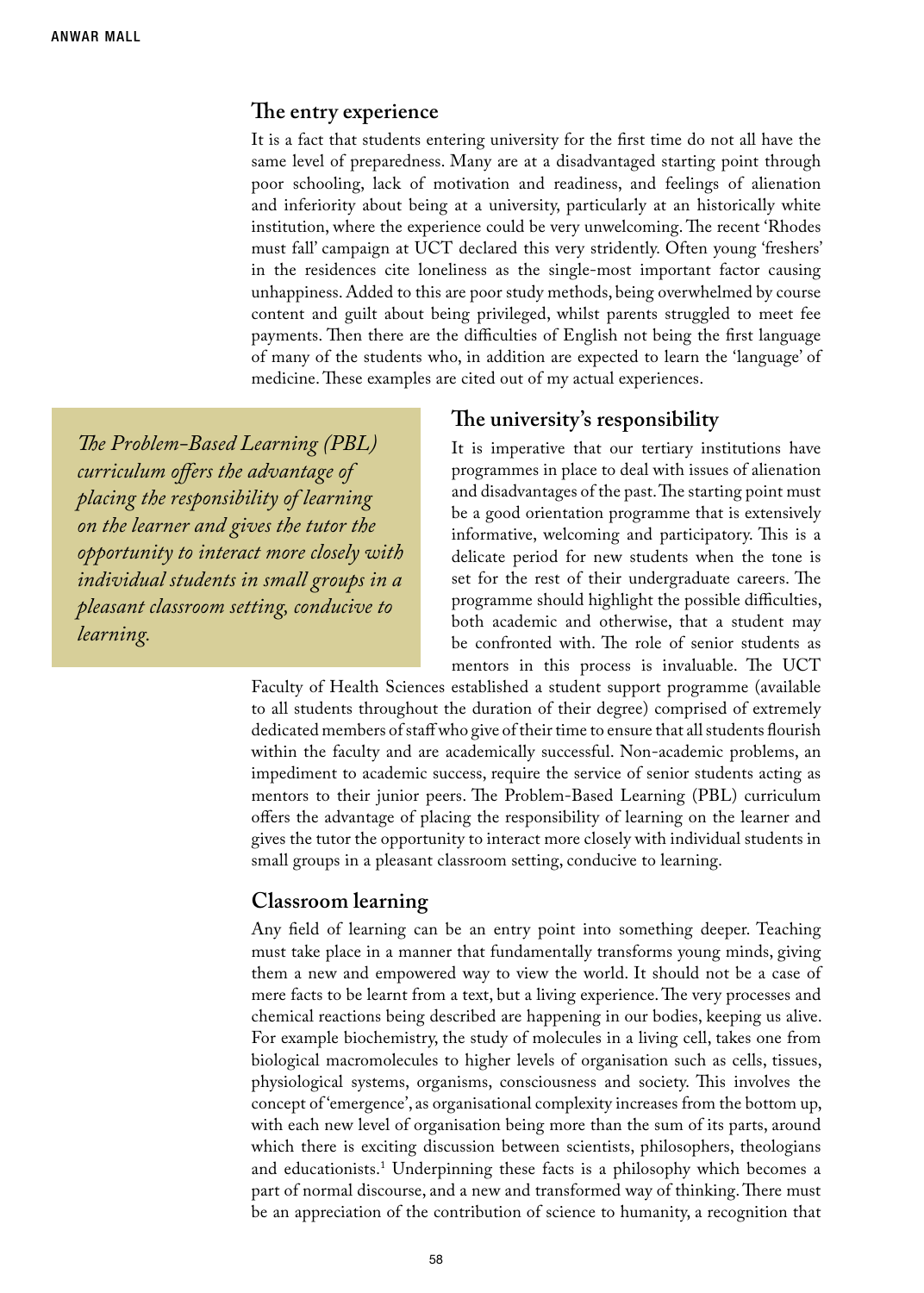

every statement in the textbook is based on evidence and somebody's blood, sweat and tears.

A classroom topic need not be confined to the content of that topic alone. Links can be made with other topics to widen the interest of the students. For example, the metabolic pathways in our cells produce energy in the form of ATP from glucose, to keep each cell functional and alive in health, disease and starvation. The pathways make adjustments to ensure that energy is still available under dire circumstances. Such a topic in biochemistry has

*There is a new focus on interdisciplinary learning at UCT and a recent initiative has been the introduction of the Medical Humanities, a link between medicine and the arts, to bring together two seemingly disparate fields of study, forever divided.*

wider implications for societies and with the aid of social media<sup>2</sup>, the focus shifts to world events, in this case major starvation epidemics in the world. This can trigger a different discussion about starvation on our continent, raising issues of poverty, administrative bungling, colonialism and post-colonial dictatorships, corruption and incompetence of leadership. Thus a biochemistry topic is placed in a wider context, indicating how the health of the individual is linked to societies and matters of politics, all very important in the understanding of the complexity of this world. There is a new focus on interdisciplinary learning at UCT and a recent initiative has been the introduction of the Medical Humanities, a link between medicine and the arts, to bring together two seemingly disparate fields of study, forever divided.

Intervention in its various of forms is necessary in the case of the struggling student. One example is the intervention programme, by which the medical curriculum accommodates a parallel stream at the end of the first semester. Students requiring more attention are identified and diverted from the mainstream course for a year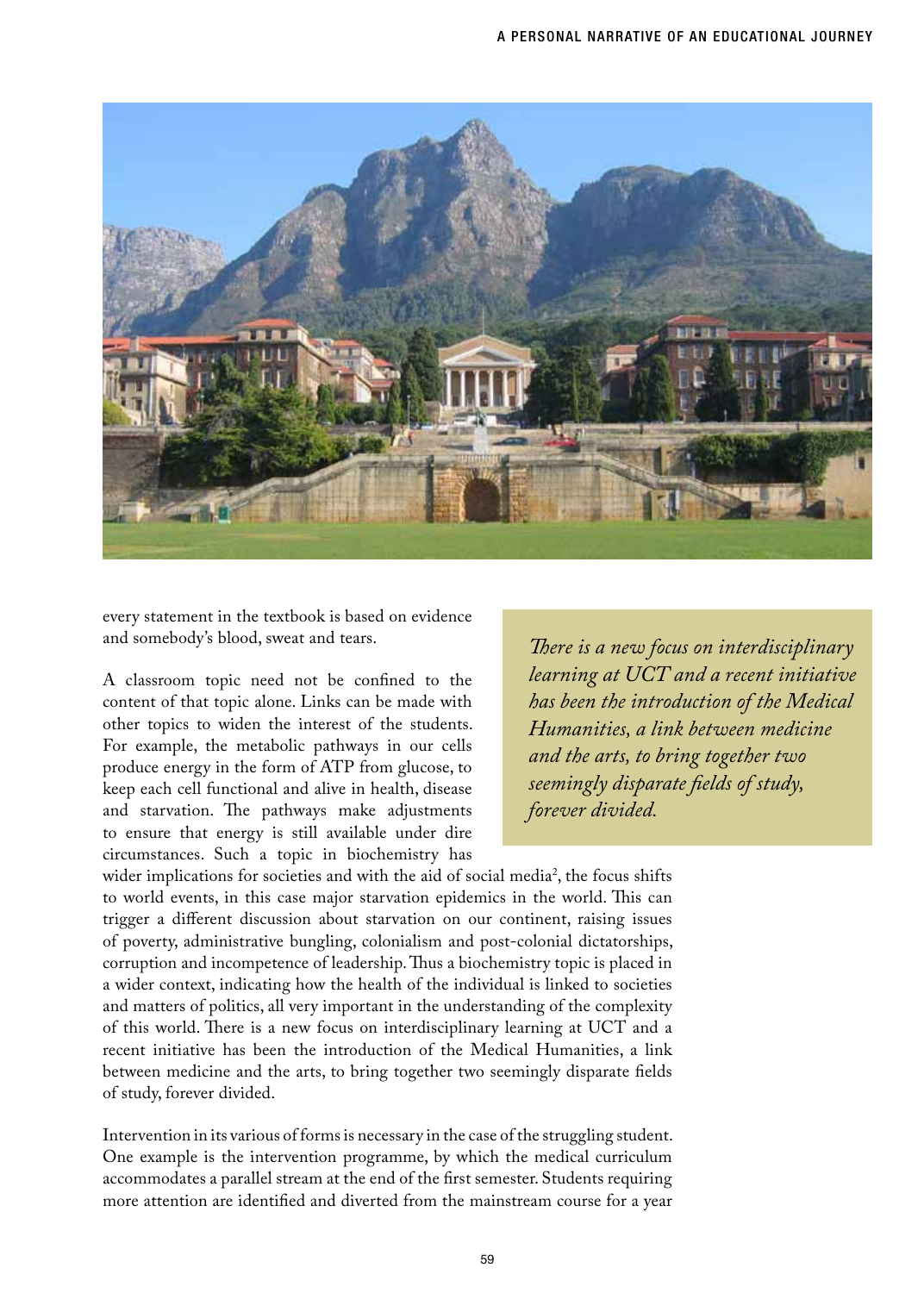and provided with guidance from specialists, enabling them to look both backward and forward in their course. This is an amazing support tool that allows a learner to reflect and get a deeper insight into both the coursework, study methods and an opportunity to address personal issues that could impinge on a career.

#### **Out of classroom learning**

There is ample opportunity to learn outside the classroom, especially in a dynamic and diverse living and learning space such as in a residence. There is a shift from the notion of a residence being a mere bed-and-breakfast to a 'learning space'. Besides tutorials, there is another kind of learning that takes place there, one designed to build leaders, to encourage students to grow attitudes of tolerance and respect for

*The lecturer-learner relationship, in many cases, was underlined by a sinister racism and manipulation of a vulnerable student body, within the context of an inhumane political system. Political protests against apartheid (in itself a learning experience) were common, disrupting learning.*

#### the other, without compromising the development of a critical faculty. Residences have cultural events and entertainment activities of an educational nature like debates, which foster integration in a community or family of peers. Dedicated wardens oversee each residence and participate in creating an environment that offers life-lessons. Residence fellows, who are UCT staff members in various fields, are invited to share their experiences, broadening the minds of our youth. It is no coincidence that many young people making a mark on our society today have had a residence experience at their institutions.

#### **School and University**

I am able to empathise with the plight of many students today because of my own experiences. My conceptual development had been delayed, growing up in the apartheid era and attending an under-resourced school for Indians, in a little hamlet in the Natal Midlands (ironically, in retrospect a better schooling than what many receive today). Rote learning was the only method of learning I knew, reinforced by memorisation of long Arabic verses in the Holy Qur'an from a very young age in a traditional religious environment. At school I was unable to grasp the significance of the atomic structure of matter or that the cell was the basic unit of living matter. Upon matriculation I entered the University of Durban-Westville (UDW), formerly the University College for Indians, one of many tertiary institutions established by the apartheid government, in line with its separate development policy. My schooling had not prepared me for higher education. I had no conceptual framework, and saw no links between my voluminous first year subjects, never mind the links and continuities between topics within a single discipline! Lecturers taught with a condescending attitude. The lecturer-learner relationship, in many cases, was underlined by a sinister racism and manipulation of a vulnerable student body, within the context of an inhumane political system. Political protests against apartheid (in itself a learning experience) were common, disrupting learning. I can barely recall any worthwhile kind of orientation and academic support programme for new students, such as the excellent ones we have at UCT today.

# **Beginnings of transformation**

I shall always remember the day when, in desperation, I realised that the compartmentalisation of subjects was arbitrary and that everything in the Universe was linked and related. That was the first self-initiated step to transformative thinking which I carried through to my teaching, an epiphany in the second year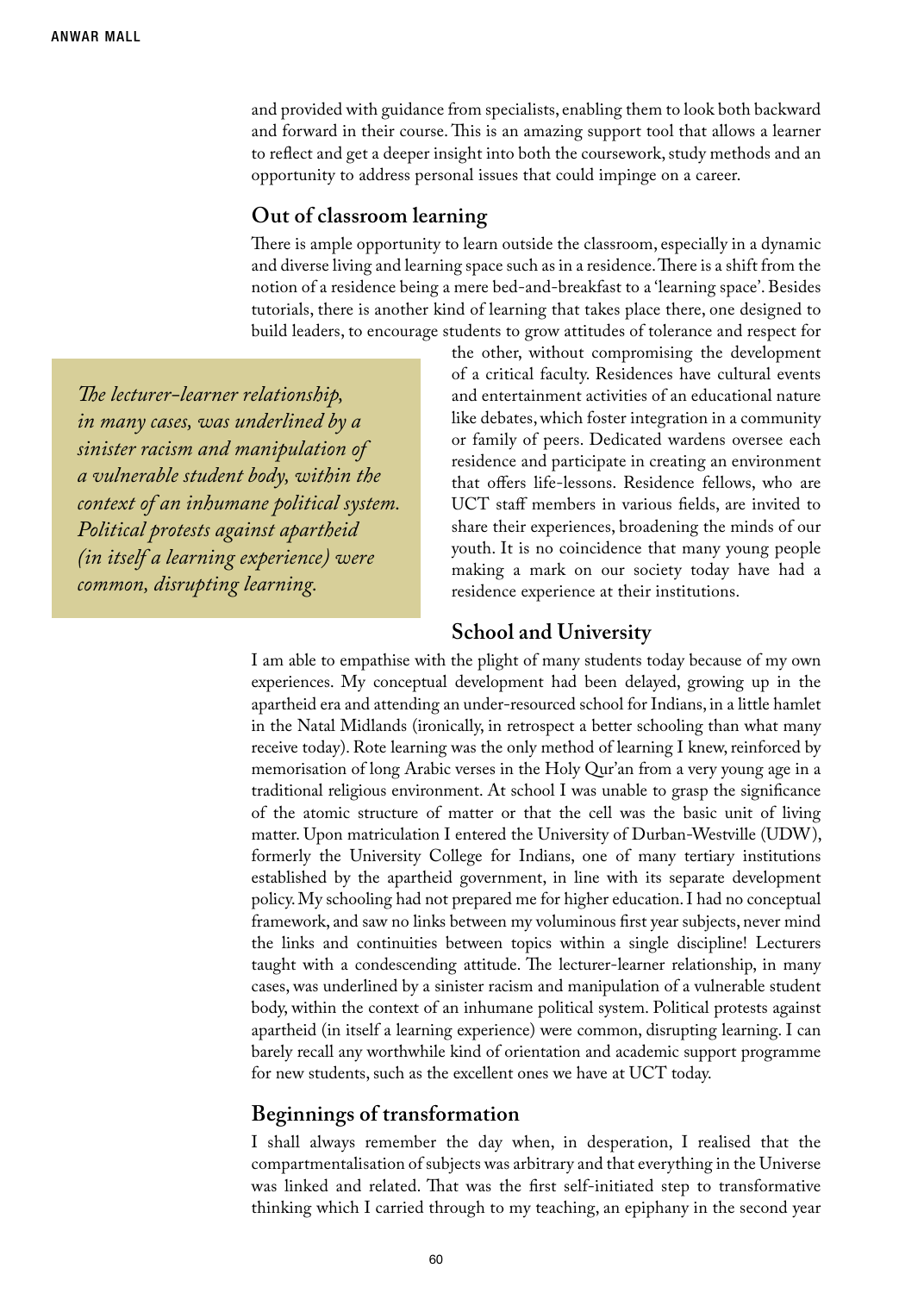of my undergraduate degree! I felt as if I had unlocked a mystery of the Universe, stepped upon one of its secrets, a new world view that was to transform my mind forever. I now had a foundation on which I could build a body of biological knowledge that led from atoms to consciousness and beyond, into culture and society. I was overtaken by a habit of seeing relationships between all things, no matter how bizarre and remote from each other two objects of interest could be. Everything, all matter was made of atoms, the different arrangements of which produced a human, cat or tree! If it were biological or scientific concepts I was thinking of, I tested my own understanding of the concept before verifying the information in a prescribed text or in discussion with somebody. I had become a self-initiated learner and 'find out for yourself' became my dictum. A new worldview and an unquenchable thirst for knowledge emerged that went beyond academic subjects to other pertinent issues in life. My curiosity had been

triggered and life had taken on a new meaning, and it continues to this day!3,4 It is curiosity that sparks the passion for wanting to know, and knowledge, in the words of John Henry Newman, is power<sup>5</sup>. I had become an unashamed reductionist, forever seeking out the fundamental component or particle of any system under consideration, including the Universe.<sup>6</sup>

*At the end of the day, a university experience should give one a worldview and a transformative philosophy of life which equips one to face the many challenges of the day.*

I made a commitment then, that if ever I were to teach, I would approach it in a manner that stimulated

and instilled the joy of learning and teaching in students, thus contributing to creating 'learners for life'.

# **The lifelong learner**

It is extremely regrettable that there is no culture of reading in our society and institutions. As an undergraduate my readings outside science, more in politics, brought with it a gradual development of critical thought that pervaded my personal, social and academic life. I developed a general attitude of being more critical about what I was learning rather than being a passive recipient of unrelated facts. I now questioned everything – 'the path to holiness' according to Peck'. The 'big' questions of life, existence and meaning and the relevance of what I was expected to know came to mind. It was the beginning of a new dawn, an exciting time that I would never have predicted, in a curiosity-filled world  $3,4$  in which learning became a joy! Unbeknownst to me I was laying the early foundations of the teacher I was going to become, to share with future students many of the exciting ideas that grew out of my tough early experiences and occupied me with such intensity. In retrospect what was developing in my mind was the idea of integrated learning, much in vogue today. A teacher should refer students to relevant reading material outside the formal curriculum. At the end of the day, a university experience should give one a worldview and a transformative philosophy of life which equips one to face the many challenges of the day. Many great minds were transformed by looking deeply into their own disciplines, and subsequently creating a philosophy of life which embraced a whole lot of seemingly disparate and unrelated ideas and concepts into a unified whole, as shown below.

# **A worldview**

In 1859 Charles Darwin famously wrote in his The Origin of Species, 'There is grandeur in this view of life, with its several powers, having been originally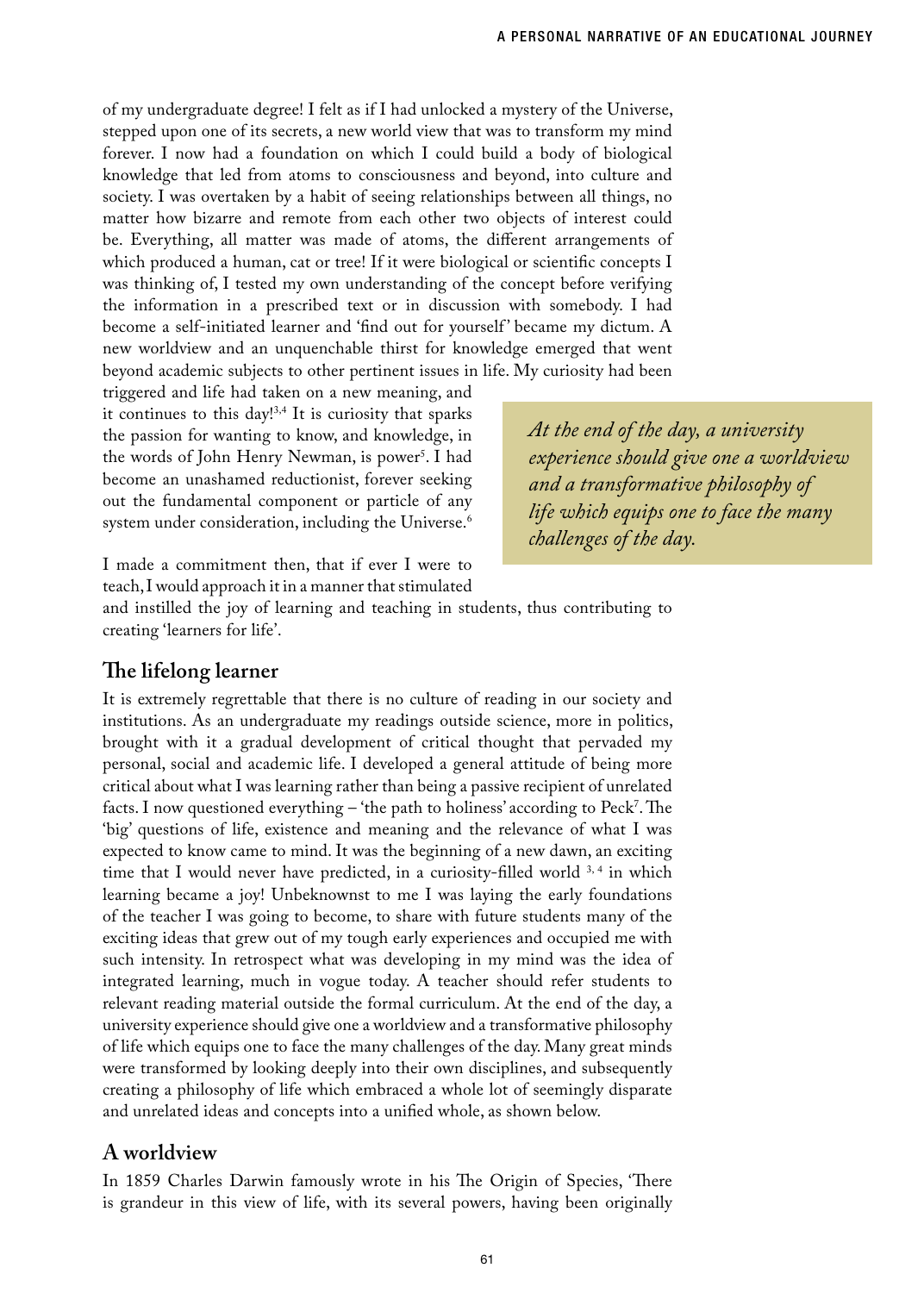breathed into a few forms or into one; and that whilst this planet has gone on cycling on according to the fixed law of gravity, from so simple a beginning endless forms most beautiful and most wonderful have been, and are being, evolved'.8 One cannot doubt that the formulation of his theory, which itself evolved over time, stirred something very deeply in Darwin, an awe and wonder of nature, akin to a spirituality. Humans were taken off their lofty pedestals and humbly placed into the animal kingdom; all forms of life were related, as modern genetics later confirmed', with no room for racism.<sup>10</sup> Evolution is the very grammar of biology<sup>11</sup> and nothing in biology makes sense except in the light of evolution.<sup>12</sup>

*The scientific account of nature which starts with the Big Bang, the formation of stars and planets, the origin and evolution of life on Earth with all its diversity, the advent of human consciousness and the resultant evolution of cultures, have the potential to unite us because it is a common narrative for all living forms.*

Albert Einstein's worldview grew out of his science and observations of the physical Universe, which included atoms and light-quanta, space and time, electromagnetism and gravitation, with their motions and interactions governed by precise mathematical laws. He saw in it a connection of all things at a very deep level. This humbling experience formed a basis of his philosophy and which influenced, for example, his political view regarding the establishment of the state of Israel, which he supported, if and only if, Israelis and Palestinians could live together in harmony, without discrimination and the powermongering that accompanies military superiority. Einstein warned that nuclear weapons were not the

answer to the long-term security of any nation. He was a pacifist who believed passionately in social justice. 13

Phillip Tobias, the late Wits polymath, who had made a special study of race and fossil ancestry in South Africa felt that he would have been failing his academic ethos if he did not protest against apartheid, when the scientific truth about race ran counter to the assumptions of apartheid policy.<sup>14</sup> He worked to expose those responsible for the untimely death of the Black Consciousness leader Steve Biko, to return to South Africa the remains of Saartjie Baartman and to protest against the apartheid government's exclusion of blacks from universities. He showed that the San, like the rest of humanity, had 46 chromosomes, a serious blow to racist thinking.15, 16

Edward O. Wilson, the Harvard University biologist, who classified most known species of ants, had an epiphany when he discovered the theory of evolution as a first year university student. He experienced the 'Ionian Enchantment', a conviction that the world is orderly and can be explained by a small number of natural laws. The opening line of his book Consilience reads 'I remember very well the time I was captured by the dream of unified learning'.17 Wilson realised that his contemplation of his ants led him to 'climb the steps in biological organization from microscopic particles in cells to the forests that clothe mountain slopes'.

These examples illustrate that a serious and insightful reflection of one's studies, can be an entry point into a larger empowering and transformative world that encompasses the learner's relationship with society. There is a need for a global tradition that begins with a world view, independent of culture, religion, race and ideology1 . The scientific account of nature which starts with the Big Bang, the formation of stars and planets, the origin and evolution of life on Earth with all